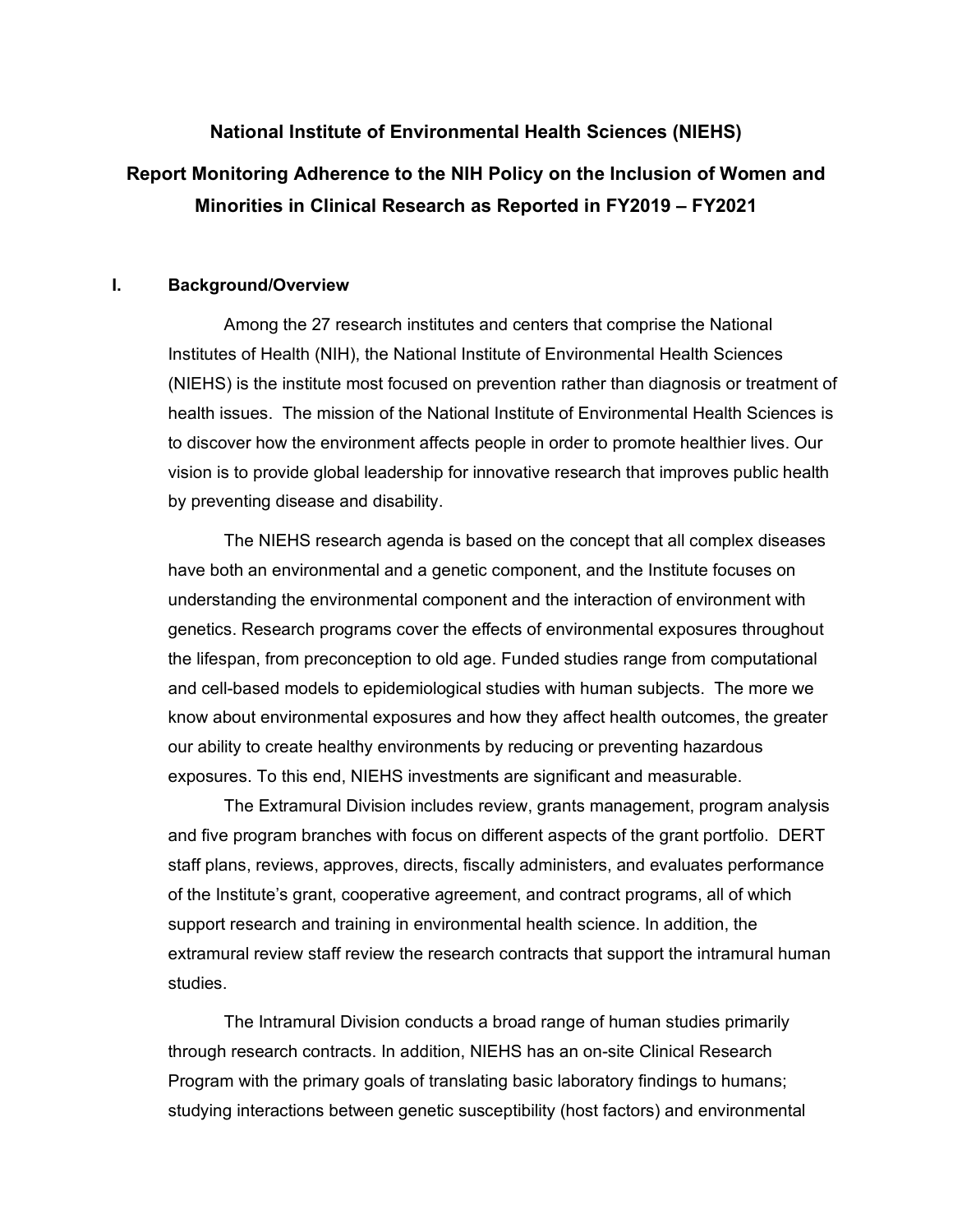factors in the pathogenesis of complex human traits and diseases; and identifying populations at increased risk and developing novel preventative and therapeutic strategies to combat human diseases. NIEHS also has a clinical program on autoimmune diseases, in particular myositis, at the NIH Clinical Center in Bethesda, Maryland.

## **II. Strategies for Ensuring Compliance**

## *Peer Review*

The implementation of inclusion guidelines involves the participation of review, program, policy, and grants management staff. Inclusion is first addressed by peer review. Reviewers on NIH peer review panels are given specific guidance on reviewing inclusion on the basis of sex/gender, race, ethnicity, and age when considering clinical research applications.

 inclusion by sex/gender, race, and ethnicity. For NIH-defined Phase III clinical trials, effects among sex/gender, racial, and ethnic groups. Unacceptable inclusion plans must Reviewers evaluate applications for the appropriateness of the proposed plan for enrollment goals are further assessed for plans to conduct analyses of intervention be reflected in the priority score of the application and documented in the minutes of the review session. Initial review groups make recommendations as to the acceptability of the proposed study population with respect to the inclusion policies. If issues are raised in review, program staff notify principal investigators, who are required to address these issues prior to funding.

The NIEHS Advisory Council performs the second level of review and makes recommendations for funding to the NIEHS Director considering the overall impact score, percentile ranking, and summary statement in light of the research priorities for NIEHS. Applications with unacceptable inclusion plans receive a bar to funding, and an award is not issued until an acceptable resolution is received. If the award is to be made at the end of the fiscal year and there is insufficient time to resolve the bar, the award is issued with a restriction on the use of human subjects until the resolution is received and the restriction removed.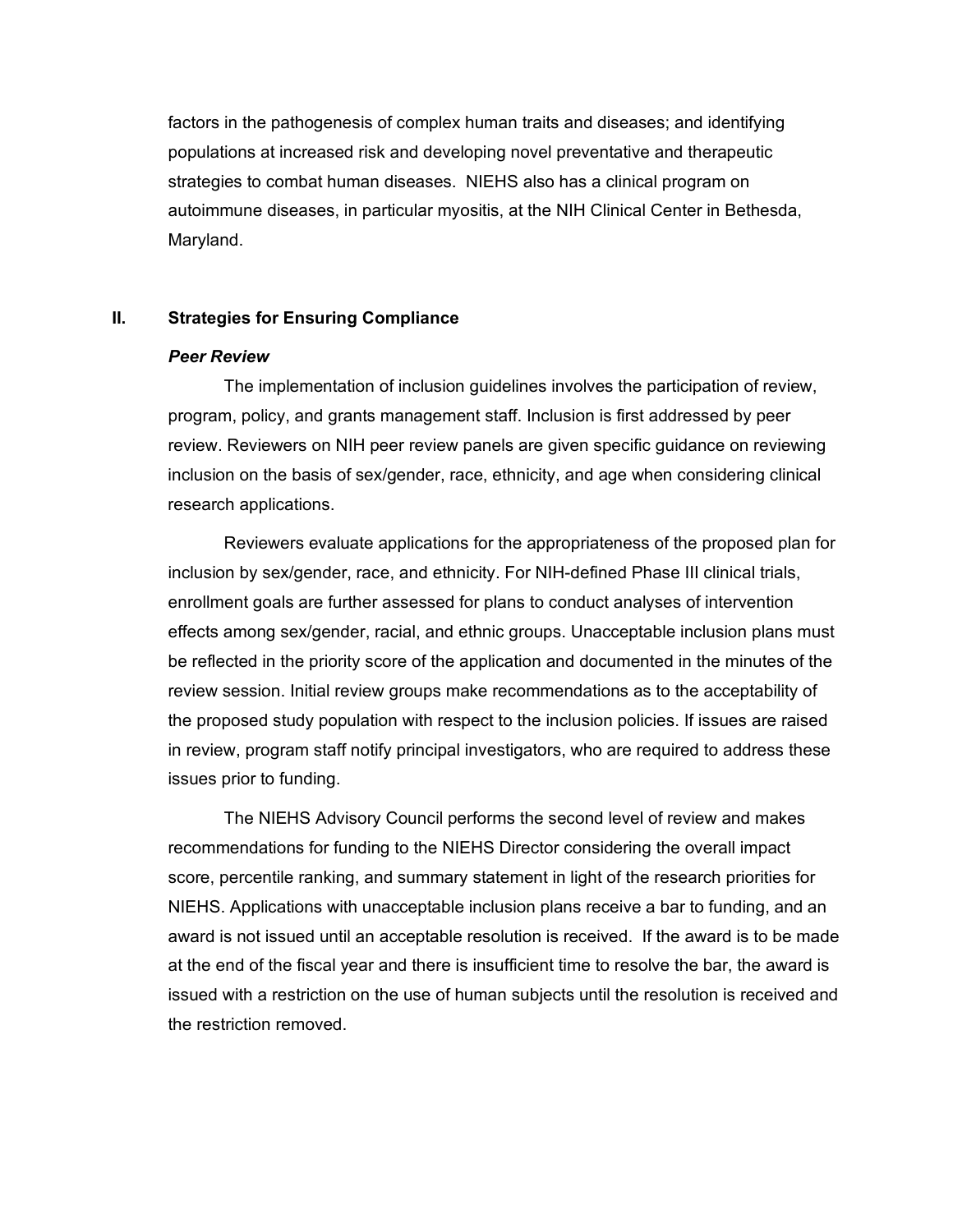#### *Program Monitoring and Grants Management Oversight*

 Prior to an award, an inclusion specialist reviews the inclusion information in the included in the Notice of Award, and that this information is appropriately documented in application and makes recommendations to the program officer who determines whether the plans are scientifically appropriate. Program staff monitor enrollment through the annual progress reports. The inclusion specialist is consulted when needed. For NIHdefined Phase III clinical trials, program officials/program directors monitor the study to ensure they meet the additional requirements, including the reporting of sex/gender and race/ethnicity analyses in applications and annual progress reports when needed. Grants management staff ensure that appropriate terms and conditions of award are the official grant file.

#### *Intramural*

 review process. With the annual scientific review and IRB review renewal, the All intramural clinical research studies require investigators to provide plans for the appropriate inclusion of women and minorities and/or a justification whenever representation is limited or absent. These plans are considered during the scientific investigator documents the number, sex/gender, race and ethnicity of those who were accrued during the past year; any issues with accrual are addressed and plan to increase recruitment reviewed by both the Institute and the pertinent IRB. The Clinical Center's Office of Protocol Services (OPS) coordinates annual reporting of demographic participant data to the Office of Extramural Research (OER) and the Office of Research on Women's Health. On the rare occasion that an intramurally funded trial is not reviewed by one of the NIH IRBs, the extramural inclusion specialist enters the study record, including the enrollment and age data, which is provided by the project officer.

#### *IC Training Approaches*

 Program Staff" and the "2020 Inclusion Training for Review Staff" in April 2020; "Human December 2020; and "Secondary Research and Inclusion Policies" (on demand taped Over the past three years, staff have taken a number of trainings related to inclusion and other human subjects related policies. Institute Program Officials/Program Directors and Scientific Review Officers attended the "2020 Inclusion Training for Subjects Research - Revised HHS Regulations and NIH Implementation" in July 2020; "Using HSS and Other eRA Systems for Monitoring Human Subjects Research" in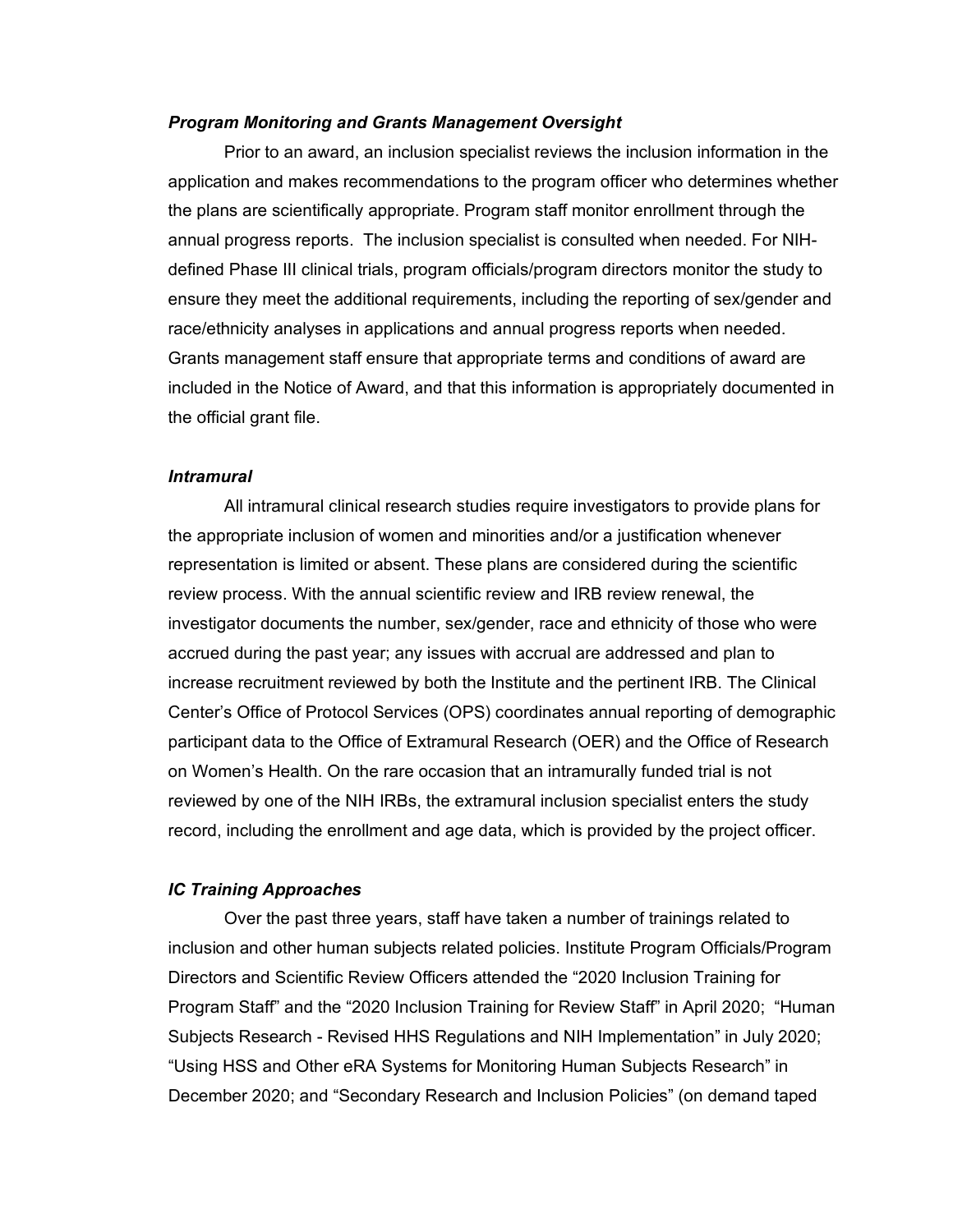"The Dickey-Wicker Amendment and NIH Human Embryo Research Policy" in September 2021; "Harmonizing NIH Institutes and Centers Clinical Trial Standard clinical trial and systems related questions. The NIH Office of Human Subjects training). Additional human subjects related training options attended by staff include Operating Procedures Webinar and Q&A" in July 2021; "Resources for Basic Experimental Studies involving Humans (BESH): and Preview of resources and refresher for staff" in April 2021. Good Clinical Practice new or refresher, training was completed by all staff required to take the course. In addition, the DERT inclusion specialist gave trainings to staff on "Monitoring Inclusion in Progress Reports" and on the "Human Subjects System" and is available to staff to answer human subjects' inclusion, Research Protections (OHSRP) provides a monthly training series for Intramural staff who work with human subjects.

# *Compliance*

To ensure compliance with policies, the DERT Inclusion specialist is responsible for reviewing a minimum of 20% of the grants for accuracy of data annually. This process includes notifying the program officer when issues are found, suggesting corrections and requesting revisions from principal investigators when necessary. In addition, the specialist performs reconciliation of the data at year's end. She also maintains the Good Clinical Practice Training records, reminding staff when it is time for refresher training and recording completion.

## **III. Analysis and Interpretation of Data**

Tables of NIEHS inclusion data covering the three-year period of this report are provided in the appendix. All data tables include combined extramural, intramural and contract data for fiscal years (FY) 2019-2022. The tables are provided by NIH.

 by 1.6% in 2021. While it may fluctuate somewhat over the three years, the majority of the IERs (78-82%) are enrolling from US sites. Foreign countries in which NIEHS supported research have taken place during the past three years include Mexico, the As shown in Table 2-1, the number of Inclusion Enrollment Records (IERs) varies over the three year period, increasing by 5.1% between 2019 and 2020 and decreasing Faroe Islands, China, Bangladesh, Ecuador, Uruguay, South Africa, Nigeria, and Kenya.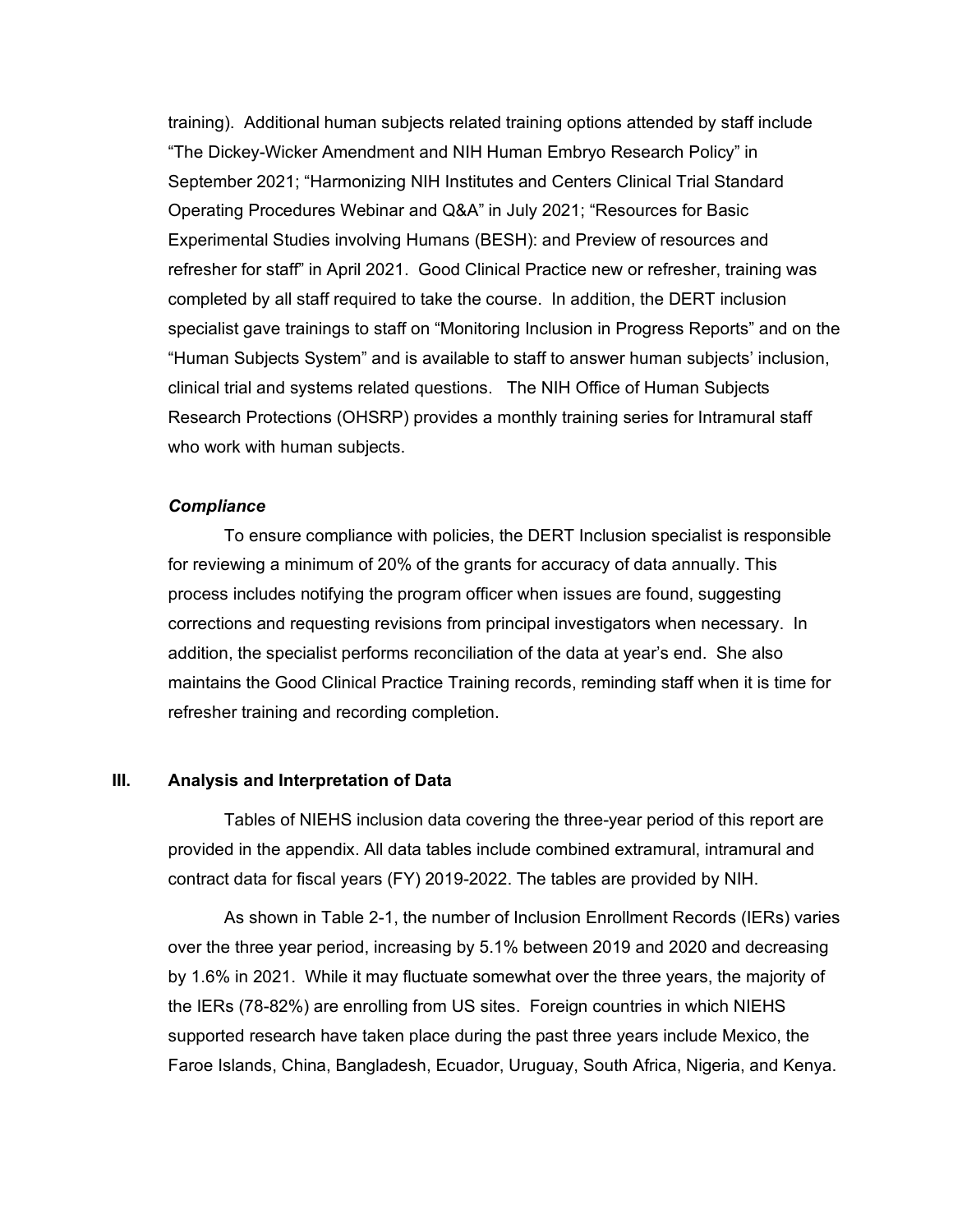For single sex studies, it is important to note that, as many of our studies include mother or caregiver (which is usually, but not always, the mother) /child pairs for recruiting studies, the NIEHS Extramural Division reports adults separately from children. Reporting adults separately from children ensures staff knows the number of adults who have been recruited are adult women/men or girls/boys. For this reason, a significant percentage of the IERs are female only. The male only studies include

 research of environmental factors on male reproductive development or fertility. Table 5-1-1-c displays the total number of participants enrolled by year and sex/gender in all prospective studies funded by the Institute. There were 14.1% fewer participants reported between 2019 and 2020 with another 3.1% fewer enrolled between 2020 and 2021. Seven studies that ended in 2019 accounted for approximately 64% of the reduction. No studies with large numbers of participants ended in 2020. While the number of females increased from 75.4% in 2019 to 79.5% in 2020 with a slight drop to 79.2% in 2021, the number of minority women decreased from 23.4% in 2019 to 18.3% in 2021. Overall male enrolled decreased from 23.2% to 19.8% between 2019 and 2020 and increased slightly to 20.1% in 2021. At the same time male minority participation rates fluctuated over the three years from 40% in 2019 to 44% in 2020 and 32.9% in 2021. Overall, the rates for failure to identify gender over the three year period decreased from 1.3% to 0.7%. Minority failure to identify gender fell from 34.4% to 4.6% over the same timeframe. The minority data includes those who identify as American Indian/Alaska Natives, Asian, Black/African American, Native Hawaiian/Pacific Islander, More than one race, White Hispanics and those that identify as Hispanic unknown race.

#### *Ethnicity and Race Data*

 Between 2019 and 2021, the number of people identifying as Not Hispanic rose between 2020 and 2021 to 1.6%. For race, the data shows rates of participation from 87.3% to 91.1%, while the percentage of participants identifying as Hispanic fell from 9.7% in 2019 to 9.3% in 2021. The percentage of people whose ethnicity is unknown decreased from 3.1% to 1.5% between 2019 and 2020 and rose slightly between 2019 and 2021 dropped from 1.3% to 0.7 % for persons identifying as American Indian/Alaska Natives; decreased from 3.5% to 2.2% with 2020 being somewhat higher at 4.6% for those identifying as Asian; dropped from 11.8% to 10% for persons identifying as Black/African American; increased steadily from 75% to 81.1% for persons identifying as White; and dropped from 2.7 % to 1.9% for those identifying as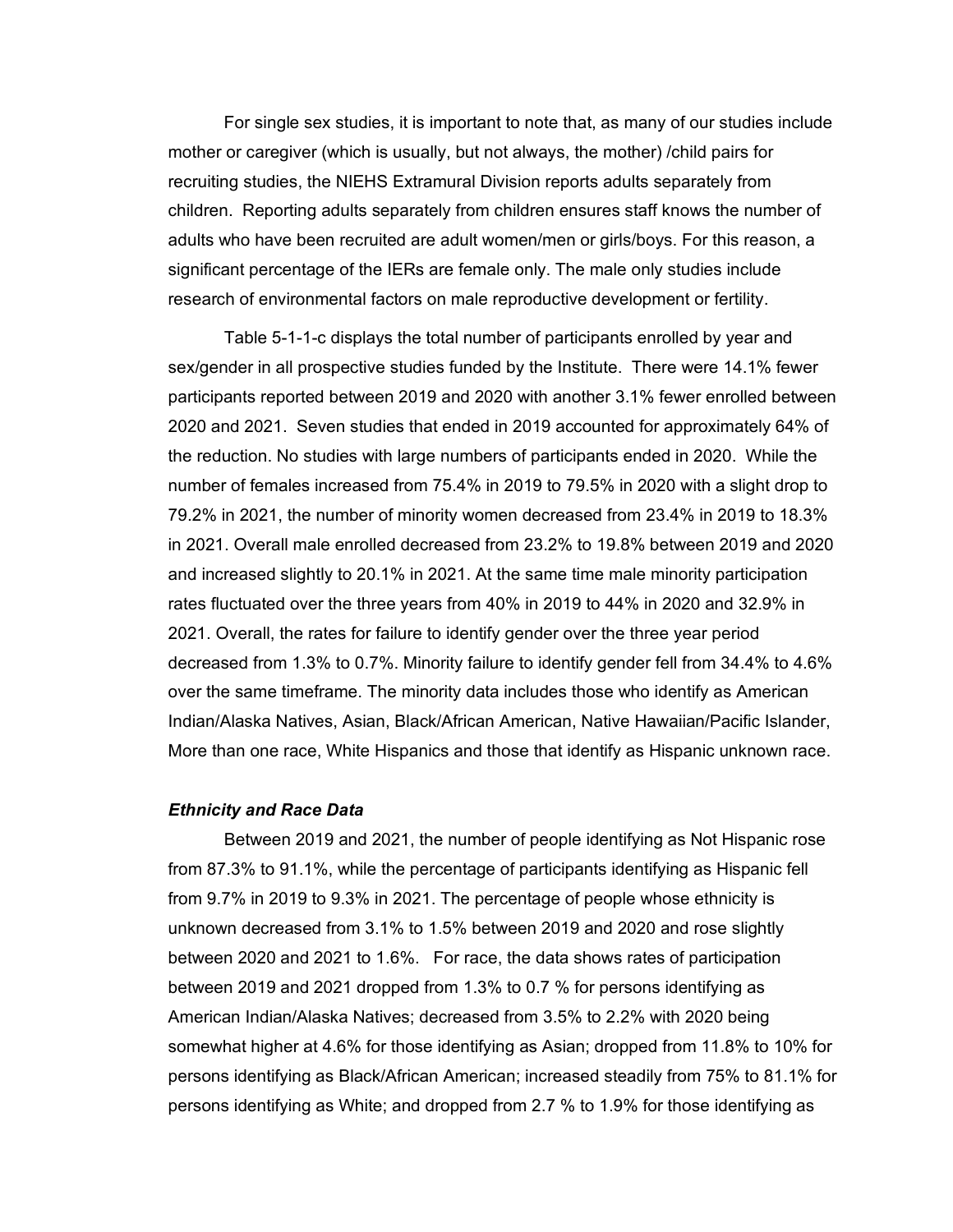More than one race. The rate of failure to identify race decreased from 5.6% to 3.9%, which is a 31% improvement over the three years.

 anomalies in the data, particularly for 2019. Therefore, it isn't known whether these NIEHS recognizes the importance of diversity in human subjects' research. As part of the strategy to increase diversity, staff have created programs in communitybased research, research to action, and have added community outreach and education to multi-project grants. These strategies have been shown to be effective. However, transition to the Human Subjects System was difficult and there are significant differences are real or an artifact of the difficulties with the transition.

 supported by NIEHS. NIEHS rarely funds Phase III trials with none supported in 2019 or pregnant sedentary women in Arkansas and the development of their infants to age 2. Table 5-2-2-C shows the accrual of participants of all Phase III clinical trials 2020. So, this table includes the enrollment of participants in the sole Phase III clinical trial supported with NIEHS funds, which was awarded in 2021. This is a random controlled trial of exercise on per- and polyfluoroalkyl substances (PFAS) in obese While this is a small NIH-defined Phase III trial, it is not considered to be an applicable clinical trial under 42 CFR Part 11 and does not require reporting of valid analysis in clinical [trials.gov](https://trials.gov). However, the PI does plan to do all race/ethnicity and sex gender analyses where applicable.

 interest to see how, or whether, this changes at the next reporting period. Table 1 shows the participants in NIEHS enrolling studies by narrow age groups: ages from newborns through age 17 are children; ages 18-64 are adults; and anyone 65 or over is considered an older adult. This initial snapshot of the NIEHS combined portfolio of Intramural and Extramural research, is comprised of 16.9% children, 68.5% adults, and 14% older adults. A small percentage (0.7%) did not report age. It will be of

Chart A-1 displays the age data in a visual format using narrow age groups. Due to privacy rules, in the narrow age categories, participants aged 90 and over are reported as one group. While the majority (62.9%) of participants range in age between 26-59, NIEHS supported research does include a significant number (8.8%) of older adults age 65-69, children (7.3%) age 6-12, and infants (4%) less than one year old. While the numbers are much smaller in the older age ranges, 2.9% fall between ages 70-89 and 0.1% are 90 or older, it is encouraging that we do see people in these range groups represented in our supported research.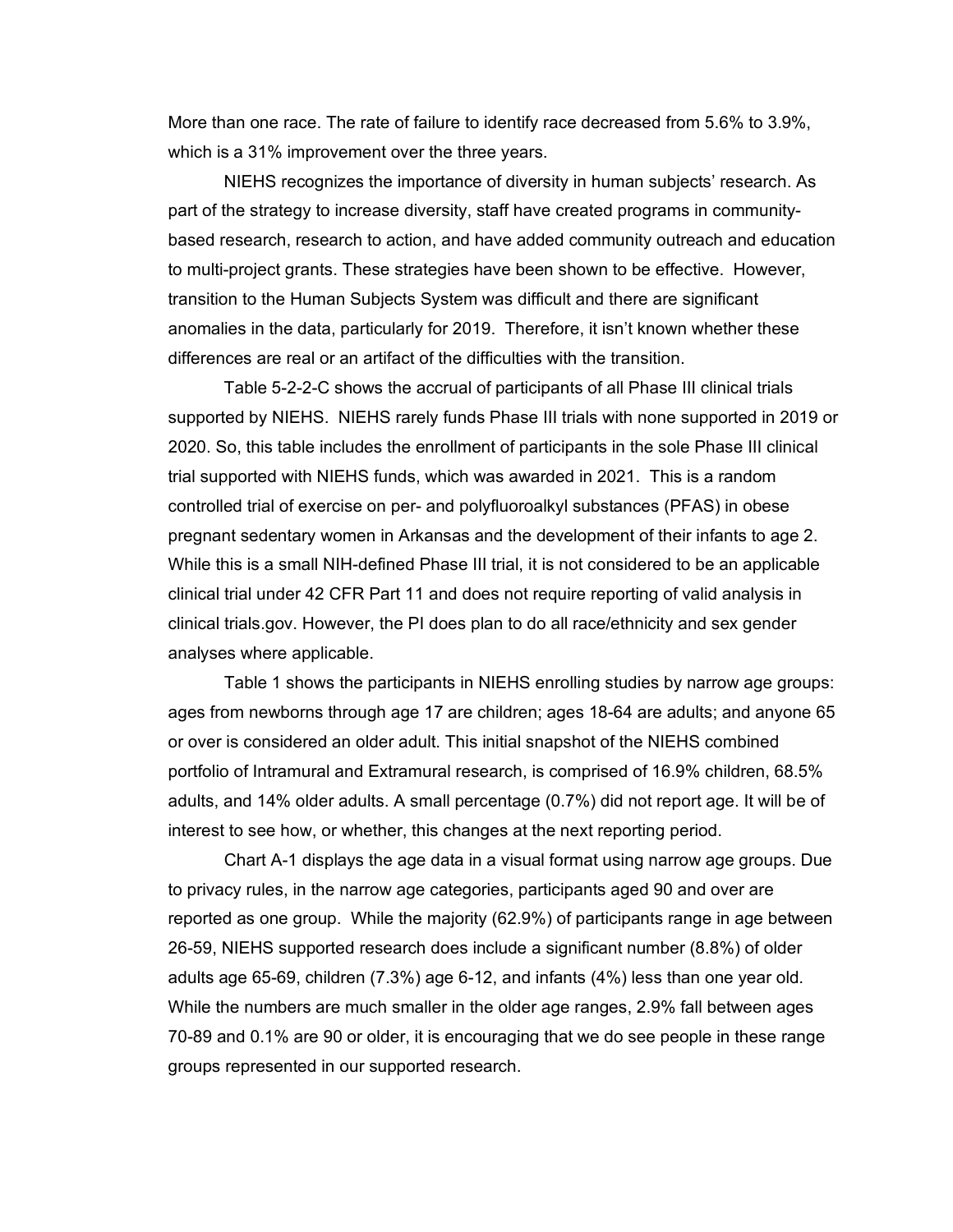#### *Research, Condition, and Disease Categorization (RCDC)*

 Gender/Race/Ethnicity /([https://report.nih.gov/RISR/](https://report.nih.gov/RISR)#/). Using the dropdown boxes at Recognizing the importance of keeping the American people informed about how their tax dollars are spent to support medical research, in January 2009, the NIH added the Research, Condition, and Disease Categorization (RCDC) reports to the RePORT site. RCDC is a computerized process the NIH uses to categorize and report the amount it funded in each of the more than 280 reported categories of disease, condition, or research area. As of January 2019, as part of the RCDC reporting, the data now also can be viewed by the NIH Inclusion of Women and Minorities categories of the top, the data can be viewed for all of NIH or broken out by the individual Institutes. RCDC has created new tables with age data that will be available in March 2022.

Please note that the inclusion categories are not mutually exclusive, so the same projects may appear in more than one category. All participants enrolled in a project's studies are included in all categories associated with that project. Individual research projects can be included in multiple categories so amounts depicted within each column of this table do not add up to the total participants enrolled in NIH-funded research.

#### *Explanation of Differences from Previous Years*

 planned/cumulative inclusion enrollment records (IERs), whereas the HSS is comprised NIH transitioned from the Inclusion Management System to the Human Subjects System (HSS) in July 2018. The new system is significantly different, and more complex, than previous iterations. The original systems included only of study records within which the IERs are embedded. So instead of a one-to-one relationship between study and IER, there is a study record which can include up to 20 IERs. Thus, reviewing data takes more steps. For example, if you look at the NIH view of the study records in the HSS, you will see a list of one or more study records in a table with the summary of the total planned and cumulative enrollment for each study. A study record summary may display 1,000 in planned and 4,000 in cumulative. Looking just at this summary, one could think enrollment is concluded and 3,000 more participants have been enrolled than were planned. It isn't until the study record is opened that one can see three IERs and that the 4,000 cumulative is actually comprised of two IERs that are using existing data, while enrollment has not begun for the study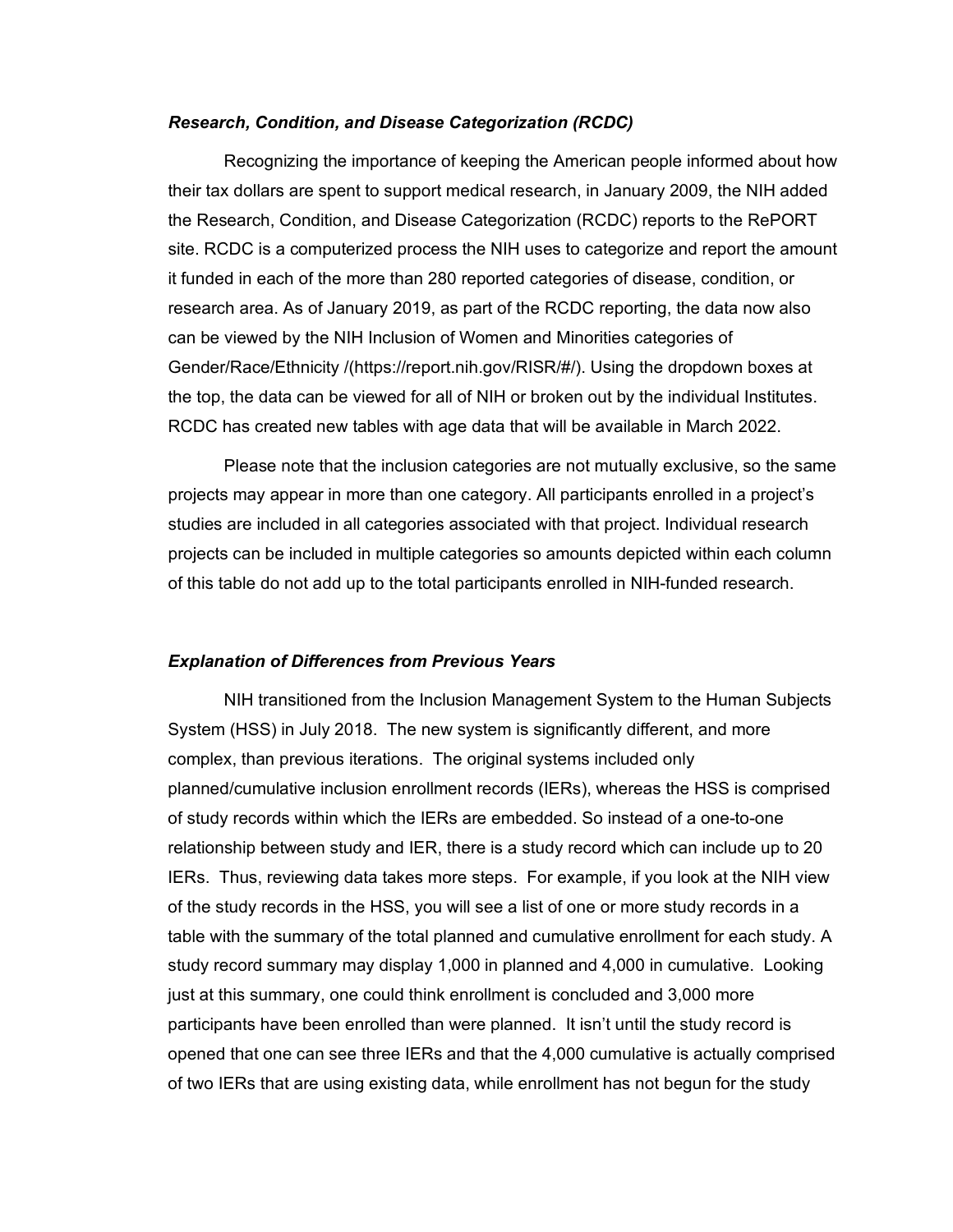that is planned to enroll. Thus, reviewing the details is necessary to understand what has been accomplished and ensure accuracy.

with the new system, and the effects of some changes were not immediately recognized. While we know the data will never be perfect, we know the 2019 data is particularly problematic. There was a lot of initial confusion by both staff and grantees Initially, many grantees created new study records or inclusion enrollment records instead of updating the original records, which resulted in duplicate studies and/or IERs that often went unrecognized by staff. Over time, duplicates have been removed.

 4 but were reported differently in the first progress report resulting in changes to the Around the same time, changes in the Common Rule and NIH policy on acceptance of the IRB determination resulted in studies that were originally reported by the PI in the application as non-exempt human subjects research or fell under exemption grant coding. While we accept the IRB determination, when there is a question of whether what was submitted in the application Is consistent with the IRB determination, we now ask what the actual determination is so the grant coding is accurate from the start.

In 2020, NIH instructed we remove unfunded supplements after it was recognized that when they remained in the system their data was included in the dataset. It also has taken time, experience with the system and additional training for inclusion staff to learn to identify and correct records that appear fine but have internal inconsistencies that affect data reporting.

 moving forward. Some studies were modified to do remote data collection, which may participants and begin again. We also know that Sar-CoV-2 affected recruitment in 2020 that continued into 2021 and, possibly, further. Initially, the virus stopped virtually all research for 6 months or so as lockdowns designed to decrease transmission prevented many studies from have contributed to the decline in participation by under-represented minorities, particularly in rural and poor communities that lack access to the internet. Some studies were paused until they had the supplies and space to do in person data collection safely, and we had one study where the IRB required the investigator to release their

 participants and begin again. Thus, these factors, combined with the natural fluctuation as grants end and new grants begin, explain the unusual differences seen over the previous years. However,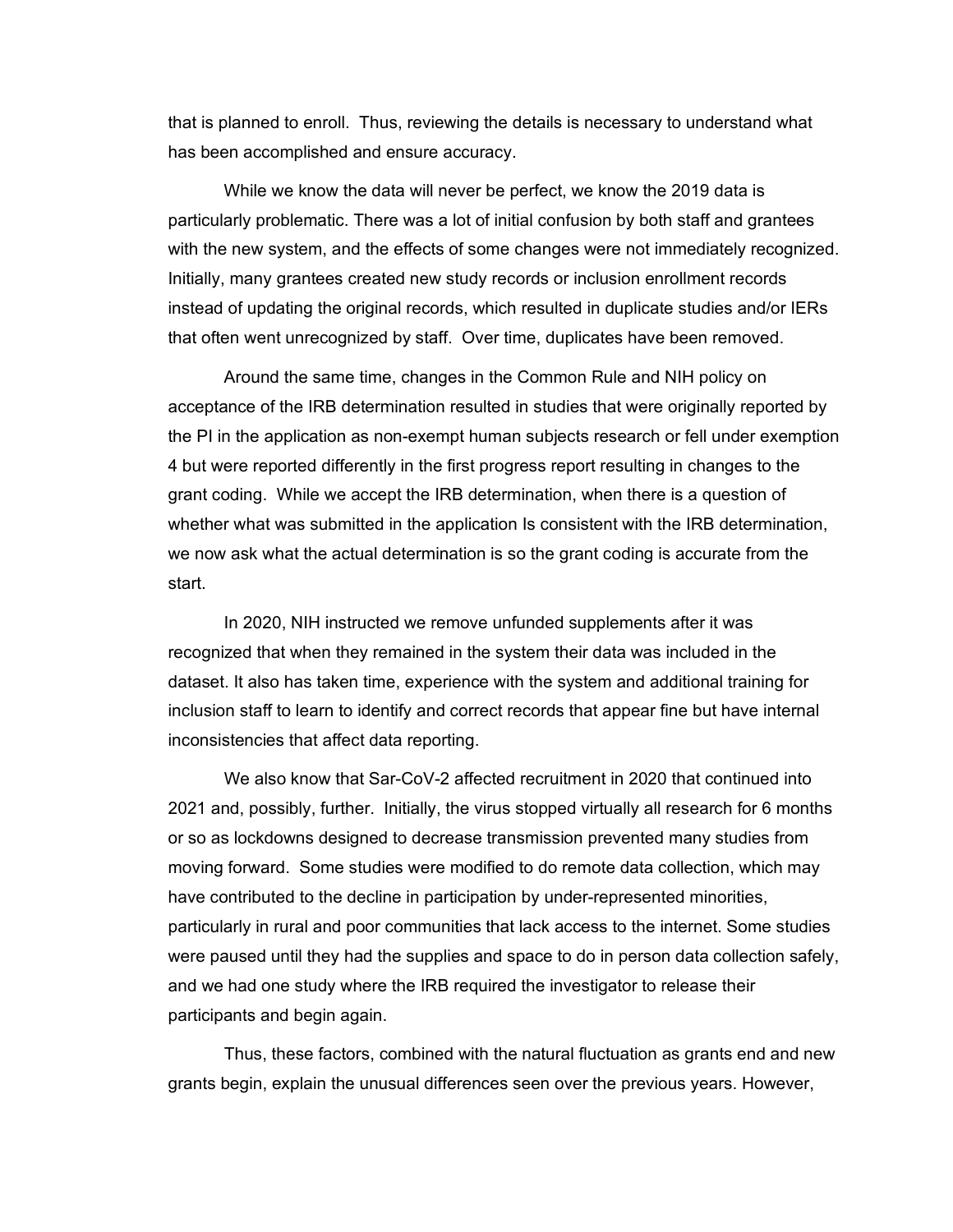many of these issues have been resolved and, barring unforeseen events, we anticipate reliability of reporting to continue to improve.

# **IV. Additional information**

 grant awards on or after December 13, 2017, as well as contract solicitations and The 21st Century Cures Act, enacted December 13, 2016, included several new requirements related to inclusion of participants in clinical research. As a result, NIH updated its policy on the Inclusion of Women and Minorities as Subjects in Clinical Research on November 28, 2017, to require studies that are both NIH-defined Phase III clinical trials and applicable clinical trials to report the results of analyses by sex/gender and/or race/ethnicity to [ClinicalTrials.gov.](https://ClinicalTrials.gov) This requirement is effective for competing intramural studies initiated after this date.

 Additionally, NIH revised its Inclusion of Children Policy on December 19, 2017. applies to individuals of all ages and requires reporting of participant age at enrollment in after this date The revised policy, now called the NIH Policy and Guidelines on the Inclusion of Individuals Across the Lifespan as Participants in Research Involving Human Subjects, annual progress reports. The policy was effective for grant applications submitted on or after January 25, 2019, as well as contract solicitations and intramural studies initiated

 NIH Director on the inclusion of women and minorities from biennial to triennial. This is The 21st Century Cures Act also amended the frequency of the Report of the the second triennial report which provides information on inclusion of participants in NIH clinical research from FY 2019 – 2021.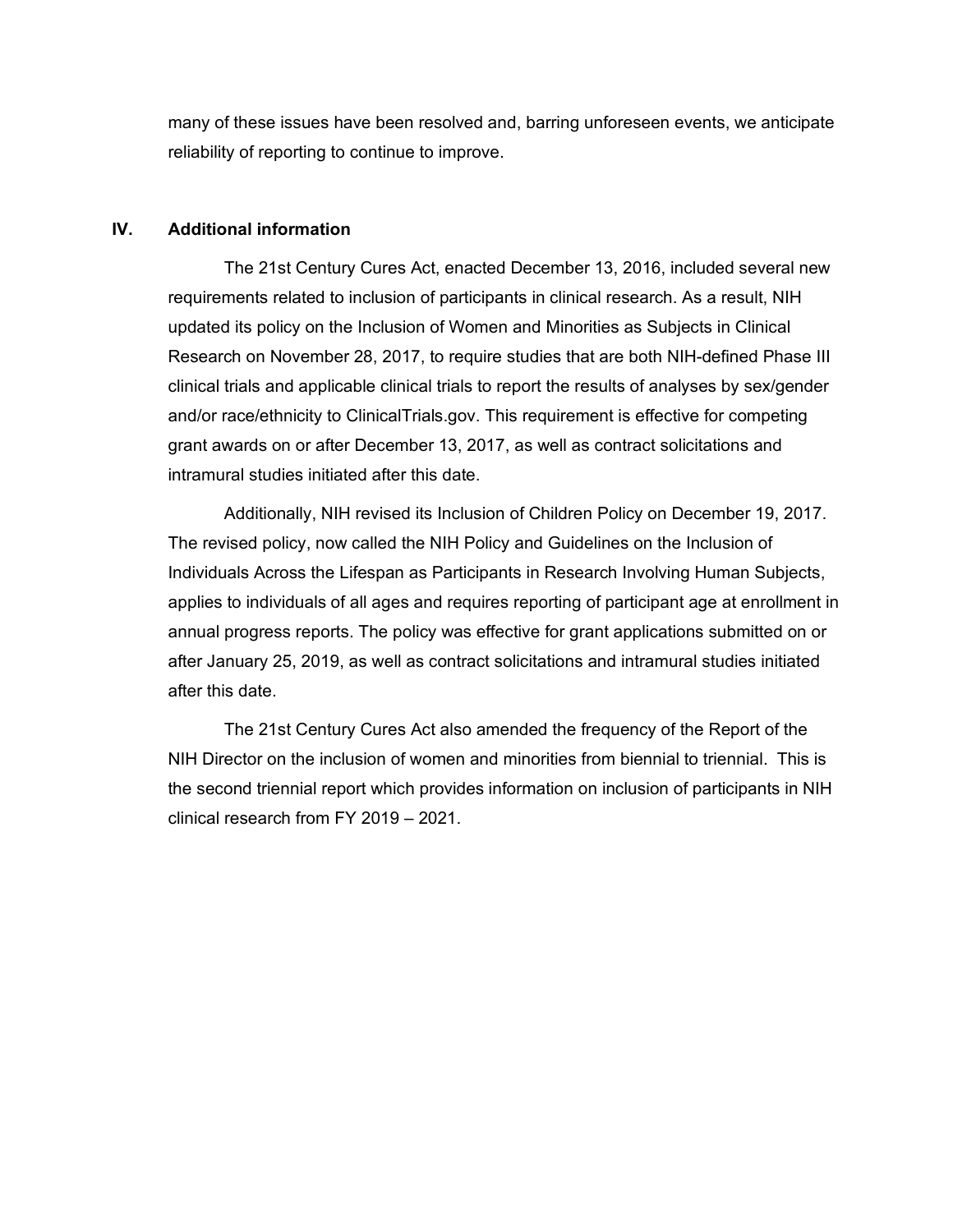# **Appendix**

#### **Section 2: Metrics Based on Inclusion Enrollment Records (IERs)**

**Table 2-1. Total Inclusion Enrollment Records (IERs) for NIH-Defined Extramural and Intramural Clinical Research Reported Between Fiscal Years 2019 and 2021** 

|      |                   |                     |                   |                     |                    |                    |                             | <b>IERs Excluding</b> |
|------|-------------------|---------------------|-------------------|---------------------|--------------------|--------------------|-----------------------------|-----------------------|
|      |                   | <b>IERs Without</b> | <b>IERs With</b>  |                     | <b>Non-US Site</b> | <b>Female Only</b> |                             | Male only and         |
|      | <b>Total IERs</b> | <b>Enrollment</b>   | <b>Enrollment</b> | <b>US Site IERs</b> | <b>IERs</b>        | <b>IERs</b>        | Male Only IERs Female only* |                       |
| 2019 | 490               | 145                 | 345               | 281                 | 64                 | 86                 | 12                          | 247                   |
| 2020 | 515               | 220                 | 295               | 231                 | 64                 | 78                 | 8                           | 209                   |
| 2021 | 507               | 222                 | 285               | 235                 | 50                 | 70                 |                             | 208                   |

\*Inclusion Enrollment Records (IERs) excluding male only and female only include unknown sex/gender, and combination of unknown and any sex/gender(s).

#### **Total Enrollment: All NIH-Defined Clinical Research**

**Table 5-1-1-C. Enrollment for All NIH-Defined Clinical Research, Sex/Gender by Race and Ethnicity** 

| <b>Fiscal Year</b> | Sex<br>Gender | Minority | % Minority | <b>Total</b><br><b>Enrollment</b> | % Total | Not<br>Hispanic | % Not<br>Hispanic | Hispanic<br>Latino | % Hispanic<br>Latino | <b>Unknown</b><br>Not<br>Reported | % Unknown<br>Not<br>Reported |
|--------------------|---------------|----------|------------|-----------------------------------|---------|-----------------|-------------------|--------------------|----------------------|-----------------------------------|------------------------------|
| 2019               | Female        | 72,664   | 23.4       | 310,939                           | 75.4    | 281,285         | 90.5              | 24,559             | 7.9                  | 5,095                             | 1.6                          |
| 2019               | <b>Male</b>   | 38.295   | 40.0       | 95.742                            | 23.2    | 76.260          | 79.7              | 15,074             | 15.7                 | 4,408                             | 4.6                          |
| 2019               | Unknown       | 1,909    | 34.4       | 5,555                             | 1.3     | 2,137           | 38.5              | 259                | 4.7                  | 3,159                             | 56.9                         |
| 2020               | Female        | 61.492   | 21.8       | 281.454                           | 79.5    | 256.781         | 91.2              | 22,420             | 8.0                  | 2,253                             | 0.8                          |
| 2020               | <b>Male</b>   | 30.846   | 44.0       | 70.089                            | 19.8    | 57.740          | 82.4              | 11,052             | 15.8                 | 1,297                             | 1.9                          |
| 2020               | Unknown       | 556      | 20.7       | 2,687                             | 0.8     | 838             | 31.2              | 111                | 4.1                  | 1,738                             | 64.7                         |
| 2021               | Female        | 49.813   | 18.3       | 271.834                           | 79.2    | 251.395         | 92.5              | 18.019             | 6.6                  | 2.420                             | 0.9                          |
| 2021               | <b>Male</b>   | 22.713   | 32.9       | 69.045                            | 20.1    | 60.472          | 87.6              | 7,032              | 10.2                 | 1,541                             | 2.2                          |
| 2021               | Unknown       | 114      | 4.6        | 2,470                             | 0.7     | 839             | 34.0              | 64                 | 2.6                  | 1,567                             | 63.4                         |

|                    | Sex         | American<br>Indian<br>Alaska | % American<br>Indian<br>Alaska |        |         | <b>Black</b><br>African | % Black<br>African | <b>Native</b><br>Hawaiian<br>Pacific | % Native<br>Hawaiian<br>Pacific |         |         | More Than       | % More<br>Than One | Unknown<br><b>Not</b> | % Unknown<br><b>Not</b> |
|--------------------|-------------|------------------------------|--------------------------------|--------|---------|-------------------------|--------------------|--------------------------------------|---------------------------------|---------|---------|-----------------|--------------------|-----------------------|-------------------------|
| <b>Fiscal Year</b> | Gender      | Native                       | Native                         | Asian  | % Asian | American                | American           | Islander                             | Islander                        | White   | % White | <b>One Race</b> | Race               | Reported              | Reported                |
| 2019               | Female      | 2,846                        | 0.9                            | 8,920  | 2.9     | 33,195                  | 10.7               | 334                                  | 0.1                             | 246.788 | 79.4    | 7,623           | 2.5                | 11,233                | 3.6                     |
| 2019               | <b>Male</b> | 2,412                        | 2.5                            | 5,596  | 5.8     | 13,826                  | 14.4               | 122                                  | 0.1                             | 61,852  | 64.6    | 3,269           | 3.4                | 8,665                 | 9.1                     |
| 2019               | Unknown     | 20                           | 0.4                            | 65     | 1.2     | 1,549                   | 27.9               | 4                                    | 0.1                             | 637     | 11.5    | 89              | 1.6                | 3,191                 | 57.4                    |
| 2020               | Female      | 1,788                        | 0.6                            | 10,052 | 3.6     | 25,171                  | 8.9                | 303                                  | 0.1                             | 229.732 | 81.6    | 5,548           | 2.0                | 8,860                 | 3.1                     |
| 2020               | <b>Male</b> | 1,295                        | 1.8                            | 5,935  | 8.5     | 11,529                  | 16.4               | 93                                   | 0.1                             | 42,697  | 60.9    | 2,463           | 3.5                | 6,077                 | 8.7                     |
| 2020               | Unknown     |                              | 0.1                            | 333    | 12.4    | 73                      | 2.7                |                                      | 0.0                             | 820     | 30.5    | 47              | 1.7                | 1,412                 | 52.5                    |
| 2021               | Female      | 1,398                        | 0.5                            | 5,107  | 1.9     | 23,196                  | 8.5                | 300                                  | 0.1                             | 229,910 | 84.6    | 4,896           | 1.8                | 7,027                 | 2.6                     |
| 2021               | <b>Male</b> | 976                          | 1.4                            | 2,490  | 3.6     | 11.259                  | 16.3               | 91                                   | 0.1                             | 47.710  | 69.1    | 1,656           | 2.4                | 4,863                 | 7.0                     |
| 2021               | Unknown     | 13                           | 0.5                            | 11     | 0.4     | 21                      | 0.9                |                                      | 0.0                             | 797     | 32.3    | 12              | 0.5                | 1,616                 | 65.4                    |

The data presented in this report show only inclusion data records labeled as prospective data. Inclusion data records labeled as existing data are excluded.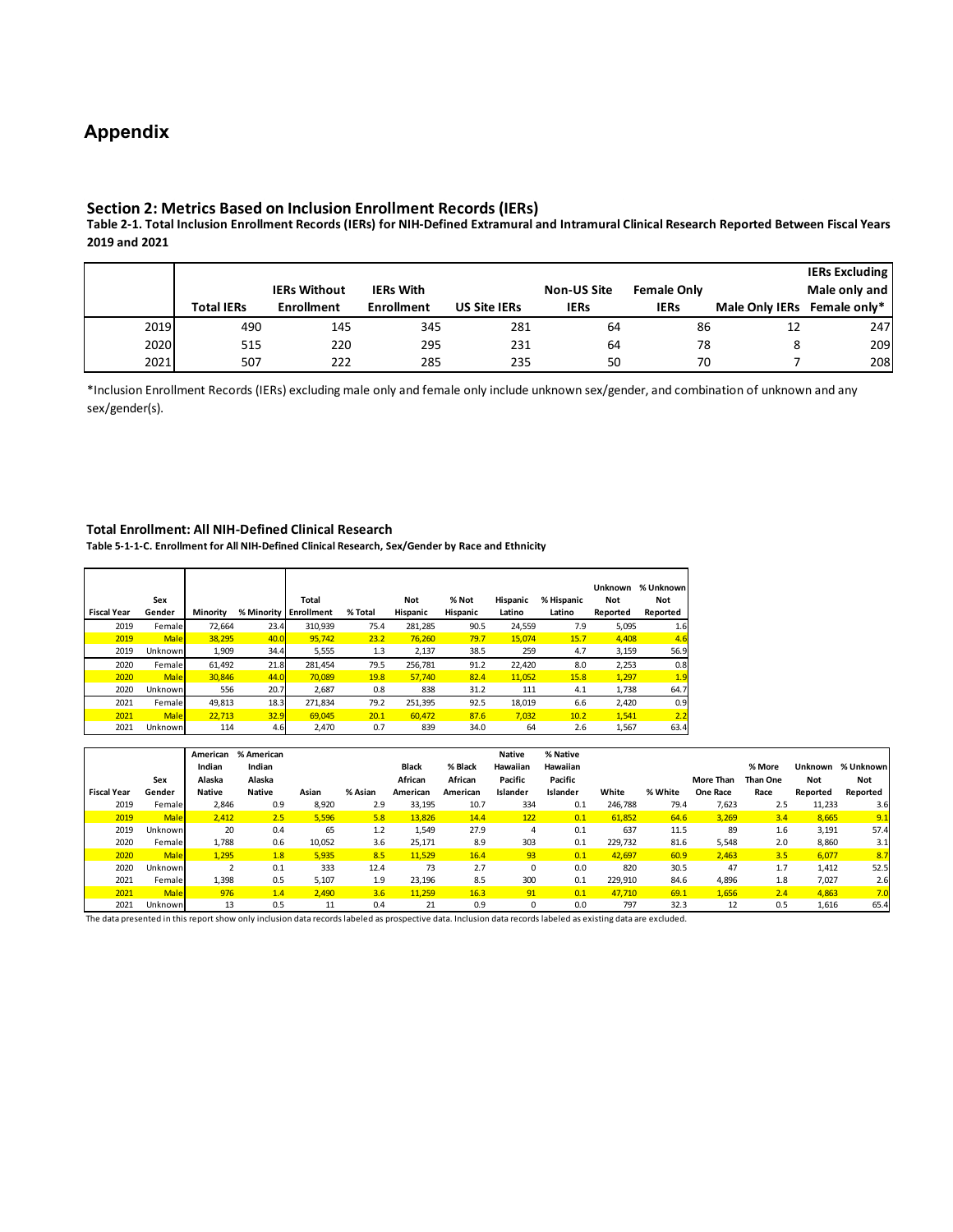#### **All Enrollment: All NIH-Defined Clinical Research**

**Table 5-2-2-C. ALL Enrollment for NIH-Defined Extramural and Intramural Phase III Clinical Research, Sex/Gender by Race and Ethnicity** 

| <b>Fiscal</b><br>Year | Sex<br>Gender | Minority       | % Minority | <b>Total</b><br><b>Enrollment</b> | % Total | <b>Not</b><br>Hispanic | % Not<br>Hispanic | Hispanic<br>Latino | % Hispanic<br>Latino | <b>Unknown</b><br><b>Not</b><br>Reported | % Unknown<br>Not<br>Reported |
|-----------------------|---------------|----------------|------------|-----------------------------------|---------|------------------------|-------------------|--------------------|----------------------|------------------------------------------|------------------------------|
| 2019                  | Femalel       | 0              | 0.0        | 0                                 | 0.0     | 0                      | 0.0               | 0                  | 0.0                  | 0                                        | 0.0                          |
| 2019                  | <b>Male</b>   | $\overline{0}$ | 0.0        | $\overline{0}$                    | 0.0     | $\overline{0}$         | 0.0               | $\overline{0}$     | 0.0                  | $\overline{0}$                           | 0 <sub>c</sub>               |
| 2019                  | Unknown       | 0              | 0.0        | 0                                 | 0.0     | 0                      | 0.0               | 0                  | 0.0                  | 0                                        | 0.0                          |
| 2020                  | Femalel       | 0              | 0.0        | 0                                 | 0.0     | 0                      | 0.0               | 0                  | 0.0                  | 0                                        | 0.0                          |
| 2020                  | <b>Male</b>   | $\overline{0}$ | 0.0        | $\overline{0}$                    | 0.0     | $\overline{0}$         | 0.0               | $\overline{0}$     | 0.0                  | $\overline{0}$                           | 0 <sub>c</sub>               |
| 2020                  | Unknown       | 0              | 0.0        | 0                                 | 0.0     | 0                      | 0.0               | 0                  | 0.0                  | 0                                        | 0.0                          |
| 2021                  | Femalel       | 129            | 42.9       | 301                               | 77.0    | 289                    | 96.0              | 12                 | 4.0                  | 0                                        | 0.0                          |
| 2021                  | <b>Male</b>   | 41             | 45.6       | 90                                | 23.0    | 84                     | 93.3              | $6\overline{6}$    | 6.7                  | $\overline{0}$                           | 0.0                          |
| 2021                  | Unknown       | 0              | 0.0        | 0                                 | 0.0     | 0                      | 0.0               | 0                  | 0.0                  | 0                                        | 0.0                          |

|               |              | American       | % American |                |         |                |          | <b>Native</b>  | % Native |                |         |                |                 |                |            |
|---------------|--------------|----------------|------------|----------------|---------|----------------|----------|----------------|----------|----------------|---------|----------------|-----------------|----------------|------------|
|               |              | Indian         | Indian     |                |         | Black          | % Black  | Hawaiian       | Hawaiian |                |         |                | % More          | Unknown        | % Unknown  |
| <b>Fiscal</b> | Sex          | Alaska         | Alaska     |                |         | African        | African  | Pacific        | Pacific  |                |         | More Than      | <b>Than One</b> | <b>Not</b>     | <b>Not</b> |
| Year          | Gender       | Native         | Native     | Asian          | % Asian | American       | American | Islander       | Islander | White          | % White | One Race       | Race            | Reported       | Reported   |
| 2019          | Female       | 0              | 0.0        | 0              | 0.0     | 0              | 0.0      | 0              | 0.0      | 0              | 0.0     | 0              | 0.0             | 0              | 0.0        |
| 2019          | <b>Male</b>  | $\overline{0}$ | 0.0        | $\overline{0}$ | 0.0     | $\overline{0}$ | 0.0      | $\overline{0}$ | 0.0      | $\overline{0}$ | 0.0     | $\overline{0}$ | 0.0             | $\overline{0}$ | 0.0        |
|               | 2019 Unknown | 0              | 0.0        | 0              | 0.0     | 0              | 0.0      | $\Omega$       | 0.0      | 0              | 0.0     | 0              | 0.0             | 0              | 0.0        |
| 2020          | Female       | $\Omega$       | 0.0        | 0              | 0.0     | 0              | 0.0      | $\Omega$       | 0.0      | 0              | 0.0     | 0              | 0.0             | 0              | 0.0        |
| 2020          | <b>Male</b>  | $\Omega$       | 0.0        | $\Omega$       | 0.0     | $\overline{0}$ | 0.0      | $\overline{0}$ | 0.0      | $\overline{0}$ | 0.0     | $\overline{0}$ | 0.0             | $\overline{0}$ | 0.0        |
|               | 2020 Unknown |                | 0.0        | 0              | 0.0     | 0              | 0.0      | $\Omega$       | 0.0      | 0              | 0.0     | 0              | 0.0             | 0              | 0.0        |
| 2021          | Female       |                | 0.3        |                | 0.3     | 109            | 36.2     | $\Omega$       | 0.0      | 181            | 60.1    |                | 2.3             |                | 0.7        |
| 2021          | <b>Male</b>  | $\overline{0}$ | 0.0        | $\Omega$       | 0.0     | 32             | 35.6     | $\overline{0}$ | 0.0      | 54             | 60.0    | $\overline{3}$ | 3.3             |                | 1.1        |
|               | 2021 Unknown | $\Omega$       | 0.0        | 0              | 0.0     | 0              | 0.0      | $\Omega$       | 0.0      |                | 0.0     | 0              | 0.0             | 0              | 0.0        |

# **Age Data Based on Inclusion Data Records (IERs)**

**Table 1. Age Distribution Using Broad Age Groups for NIH-Defined Extramural and Intramural Clinical Research Reported for Fiscal Year 2021.** 

| <b>Fiscal Year</b> | Children<br><b>Adults</b><br>(18-64 years)<br>(<18 years) |        | <b>Older Adults</b><br>$(65 + \mathrm{years})$ | <b>Unknown</b><br>or<br><b>Not Reported</b> | Total  |
|--------------------|-----------------------------------------------------------|--------|------------------------------------------------|---------------------------------------------|--------|
| 2021               | 2,693                                                     | 10.945 | 2,237                                          | 104                                         | 15,979 |
|                    | 16.9%                                                     | 68.5%  | 14.0%                                          | 0.7%                                        | 100%   |